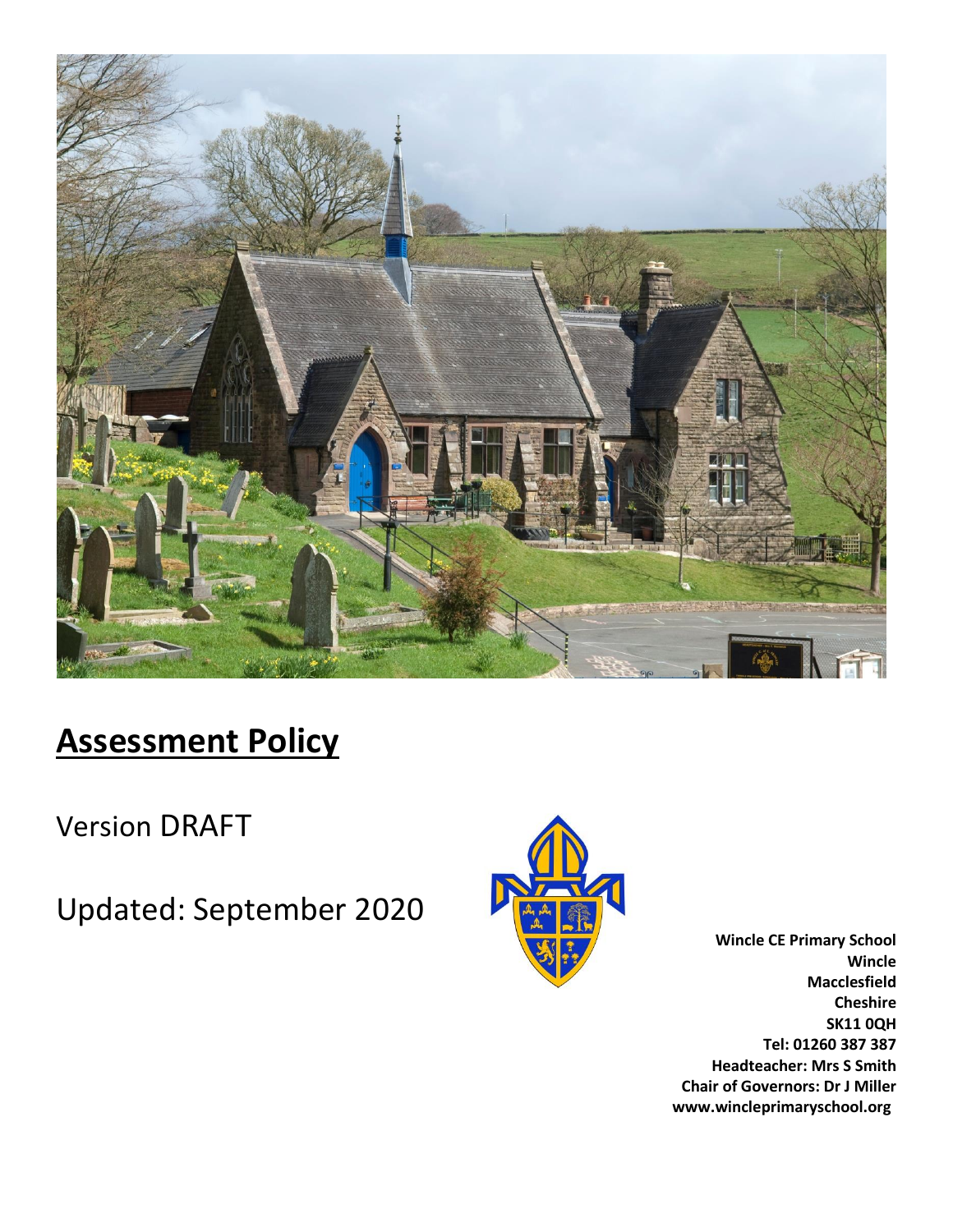# **Wincle School's Assessment Policy**

# Our school's vision:

*Wincle School creates an enriching and outstanding rural education, nurturing the whole individual: body, mind and soul, inspiring rounded, happy, courageous children who exhibit a passion for learning, a confident faith, a loving concern for community and an inclusive respect for all.*

We encourage our pupils to 'Shine like Stars' (Philippians 2:15) and to do this run with the following acronym:

|   |                 | No act of kindness, no matter how small, is ever wasted." Aesop                                                                    |  |  |  |
|---|-----------------|------------------------------------------------------------------------------------------------------------------------------------|--|--|--|
|   |                 | your would like our pupils to have the confidence to know that they can make a difference: have hope for the                       |  |  |  |
| S | Service         | future.                                                                                                                            |  |  |  |
|   |                 | $\frac{1}{22}$ We encourage our pupils to challenge injustice and inequality                                                       |  |  |  |
|   |                 | Tour principles are founded on the truth that we are loved by the Father, Saved by the Son and Sanctified by                       |  |  |  |
|   |                 | the Holy Spirit.                                                                                                                   |  |  |  |
|   | Theology        | X We want to ignite passion and curiosity for learning, providing an exciting curriculum to inspire all learners to be             |  |  |  |
|   |                 | the best they can be.                                                                                                              |  |  |  |
|   |                 | We encourage our pupils to show integrity                                                                                          |  |  |  |
|   |                 | We would like our pupils to have the courage to fight for what is important                                                        |  |  |  |
|   | <b>Attitude</b> | When things are challenging, we would like our pupils to display perseverance and not give up.<br>玄                                |  |  |  |
|   |                 | Learn from yesterday, live for today, hope for tomorrow" Albert Einstein                                                           |  |  |  |
|   |                 | We nurture the whole individual: body, mind and soul                                                                               |  |  |  |
|   |                 | We encourage the pupils to respect every living creature and show compassion.                                                      |  |  |  |
|   | Relationships   | we would like our children to treat other people as they would like to be treated following Jesus' example.                        |  |  |  |
|   |                 | We are all unique                                                                                                                  |  |  |  |
|   |                 | We help all Naildren build trusting relationships                                                                                  |  |  |  |
|   |                 | Clothe yourselves with compassion, kindness, humility, gentleness and patience.' (Colossians 3:12)                                 |  |  |  |
|   | Shine like      | $\frac{1}{\sqrt{2}}$ am the Light of the world; he who follows Me will not walk in the darkness, but will have the Light of life." |  |  |  |
|   | stars           | (John 8:12)                                                                                                                        |  |  |  |
|   |                 | We would like our pupils to shine in their behaviour, attitudes, relationships and learning.                                       |  |  |  |

# **Introduction**

We believe in the statement that all forms of assessment **should be used to improve teaching and learning**.

At Wincle CE Primary School, we believe that the best form of assessment result from ongoing dialogue and interactions with children. Daily interactions are what provide the soundest judgments of pupil progress and are what should inform planning and teaching. We recognise that progress in learning is not linear and therefore children should not be judged solely on the basis of a test.

Where data is gathered, it should also be used as a means to support those children who are underachieving or to extend the most able.

We have agreed on the following principles as the basis of our assessment system

- All forms of assessment should be used to improve teaching and learning.
- Simple to use and understand.
- Testing should be rigorous and reliable
- Underpinned by a knowledge of the curriculum.
- Informs planning and delivery of the curriculum
- Helps a child to recognise the next steps in their learning.
- No unnecessary paperwork that does not contribute to teaching and learning
- Provides reliable information to parents about how their child is doing
- Ensures that Wincle CE Primary School is keeping up with external best practice.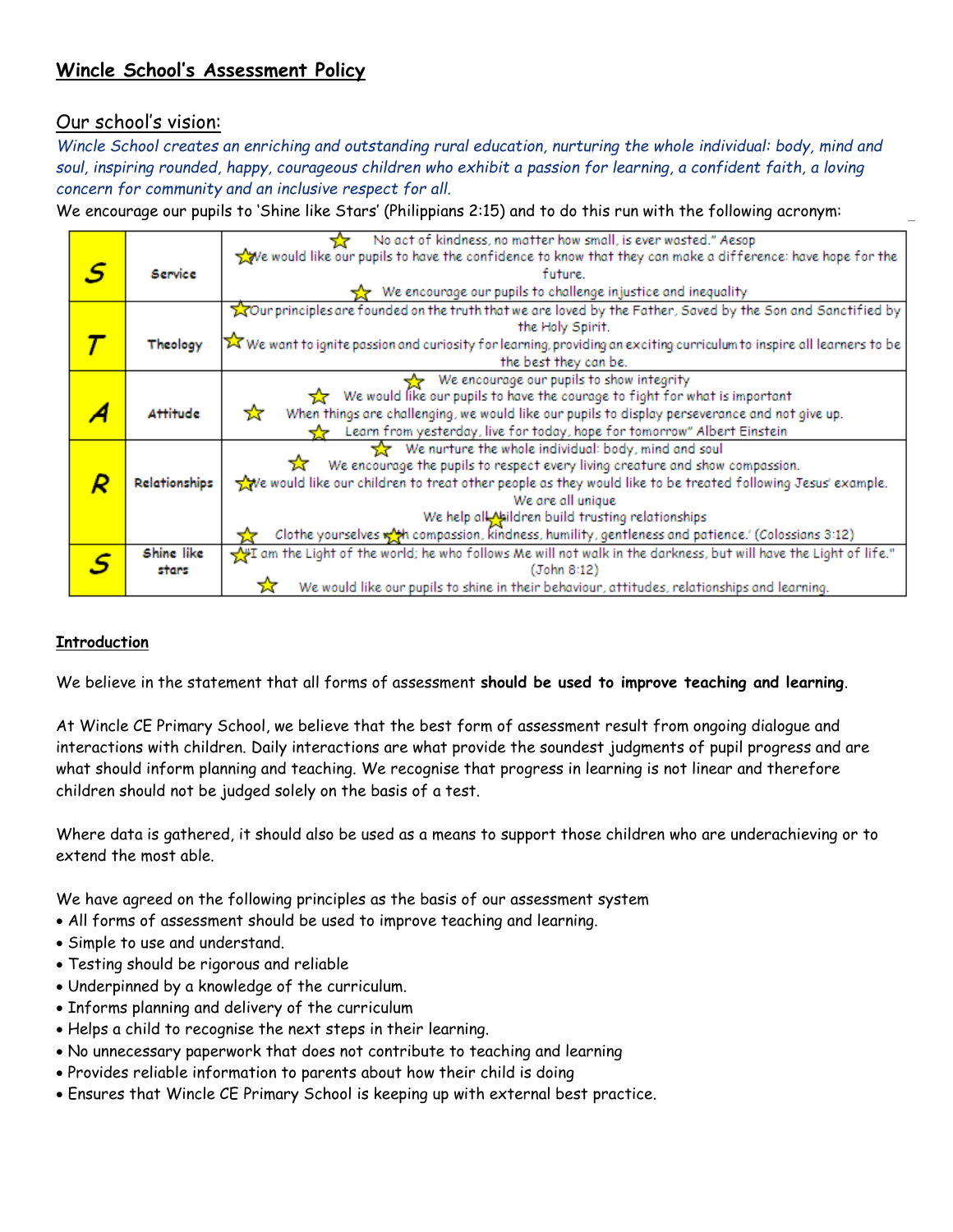# **Formative Assessment**

Formative assessment is the most crucial type of assessment as it informs the next steps in teaching and learning. It is also an opportunity to find out which children are reaching expected progress and those exceeding or falling behind. This information should be used to ensure that any children who are falling behind are helped to catch up. We believe that teachers know their children better than anyone and are the most accurate judges of their children's progress. We use a range of information to inform teachers' formative assessments.

#### **National curriculum expectations and progress documents**

The National Curriculum and the Programmes of Study provide the backbone of our formative assessment framework but, as they are not ready to use as an assessment framework in themselves, we use the Chris Quigley 'Essentials Curriculum' to support our judgements. By using this resource, we are able to identify which pupils are emerging, developing and secure with a given objective. We break this down further to Emerging 1/2/3 so that we are able to show progress over each term. This resource has also enabled us to develop a set of progression documents for each of the subjects, closely connected to the programme of study from the national curriculum. These documents also provide the basis for all teacher assessments of children providing clear broken-down statements of yearly expectations.

The progression document for each year group stipulates a benchmark standard for children on entry to that year group. Children not accessing their year group material can therefore be assessed according to their actual ability by tracking back through the document to previous year group expectations.

|               | First year           |               | Second year   |               |               |
|---------------|----------------------|---------------|---------------|---------------|---------------|
| End of autumn | <b>End of spring</b> | End of summer | End of autumn | End of spring | End of summer |
| term          | term                 | term          | term          | <u>term</u>   | term          |
| E1/E2         | E2/E3                | D1/D2         | D2/D3         | D3/S1         | S2/S3         |

Expectations of attainment for each year group:

All progression documents are also organised by strand so that teachers can also see strengths and areas of development for different areas within a subject. (Please see the curriculum section of our website for further detail)

# **Marking**

Marking is the teacher's day to day / week to week means of assessing pupil progress and of planning work to meet pupils' needs. Marking indicates to the pupil what they have achieved and what they need to try to do next / how they can improve their work. We mark to learning objectives set. In addition to marking to objectives, pupils' common errors should regularly be brought to the child's attention so that they are able improve on these too. e.g. incorrect formation of particular letters, common spelling errors/grammatical errors etc... The school has a specific marking code for both KS1 and KS2. All work is marked as soon as possible, and where practical, in the presence of the child. (Please the Marking policy for further detail).

#### **Self/peer assessment**

We encourage the children to become active participants in their own learning. This process helps children to recognise their successes according to the taught criteria and to identify how to improve. We have found that this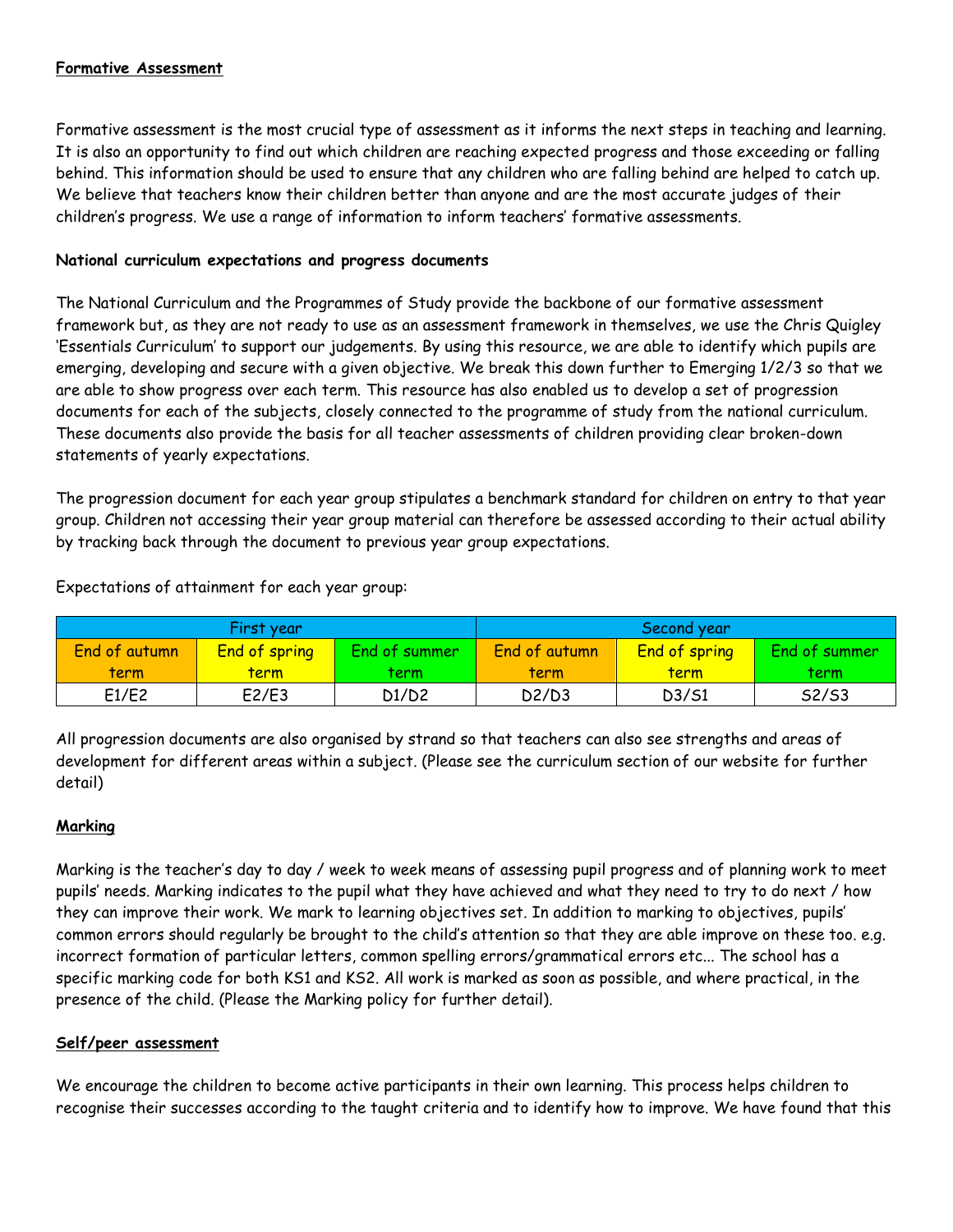approach means that children are able to pinpoint their individual next steps in learning, rather than being given a generic target.

#### **Summative Assessment**

Summative Assessment is the formal testing of what has been learned in order to produce marks or grades which may be used for reports of various types.

We expect teachers to keep records, either on paper or on line, detailing the results of mini tests given within the classroom. These results will not be collected centrally, rather the purpose is to use this information formatively, to inform the next steps in each child's learning, to identify whole class areas of concern, and to help identify children performing above or below national expectations.

During termly assess and review meetings, teachers should use this information to inform the head teacher of children who require additional support, so that support can be provided in a targeted and timely fashion.

These records can also be used to inform parents of children's areas of strength and weakness.

#### **Internal summative tests**

Children will be given formal tests in Mathematics, Reading and Writing at three points in the school year. Teachers use a range of resources to test the pupils: previous year SAT papers, Twinkl reading comprehensions and White Rose arithmetic and reasoning tests. These results contribute towards teacher assessment and enable the teacher to provide a snap shot of attainment each term and reflect on whether pupils are on track to meet their end of year targets.

The three termly assessments are analysed by the head teacher and shared with the Governing Body. Pupils are identified if they have not made progress and/or working above or below the expected level. Action is then taken to best suit each child's needs.

#### **Summative judgments of writing**

In order to show children's true development in writing, we encourage an independent write following a scaffolded piece of writing. This allows the children to independently demonstrate the skills and structures that they have acquired during that unit. Children will usually produce 2 or 3 independent writes per half term. During the termly assessment cycle (Autumn, Spring and Summer), teachers will select a fiction and non-fiction piece of writing to base their assessment on.

#### **Statutory National testing**

During their time in school, children will sit five external national tests. These are as follows:

Reception – Baseline to be confirmed – submitted in September Reception - EYFS profile – submitted in June Year 1 – Phonics screening test – June Year 2 - KS1 SATS in Reading, Writing, SPaG and Mathematics – June – internally marked and teacher assessment provided Year 4 – Multiplication Check - June Year 6 – KS2 SATS in Reading, SPaG and Mathematics –June – externally marked. Teacher assessments in Writing (informed by the SPaG), Reading and Mathematics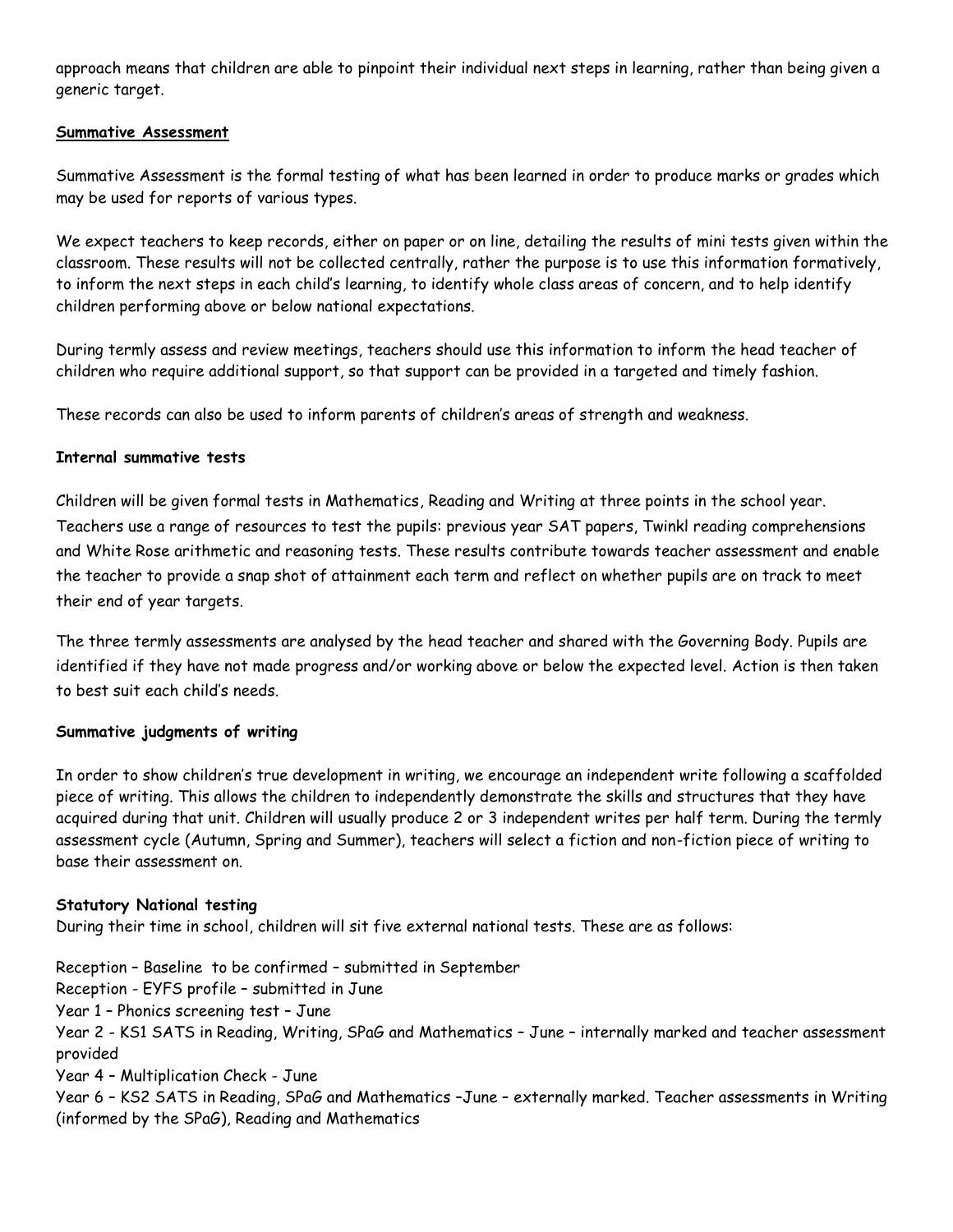#### **Monitoring progress**

When using data to judge progress, we would expect most children to enter the year group working towards the standards within that year group. A small proportion of children would be at National Standard already We appreciate that progress is not always linear and some children move on faster than others but by the Summer term, we would expect all children to have made at least 4 steps of progress in reading, writing and maths. Due to being a small school, cohorts can vary massively and as a result, we do not set percentage targets for cohorts in relation to number of pupils achieving the expected level, above it or below it.

#### **Assess and review**

Top level data is important to see how whole or parts of cohorts are performing, but it is also imperative to drill down to the progress made by individual children and to intervene to support those children when necessary. To this end, we finish off the termly assessment cycle with an 'Assess and Review' process. Here, teachers look at their particular groups (core subjects) and assess how they are doing. They consider issues that the whole group might be struggling and how they may address this in class, as well as thinking about individual children and what can be done to support them. The head and core subject leads then meet with each member of staff and discuss each child. Children who are struggling, not making progress or who are a concern for their teachers in any way are then picked up on individually. The team will decide on a course of action for that child, which may include a course of intervention, a possible referral for SEN or a social intervention. That child is then followed up on each term to monitor their progress.

#### **Support and Interventions**

When it is required, pupils are given support in the form of an intervention. These can be both academic and social and emotional. Teachers individually adapt their timetables to ensure pupils are given an opportunity to participate in extra interventions. These can run at any time of the day and are led by both teachers and teaching assistants. Intervention timetables are shared with the members of the Teaching and Learning Subcommittee each term.

#### **Children with SEND**

The school has a number of children who have specific and /or profound learning needs and who may therefore not be accessing the curriculum for their year groups. Those with profound SEND, who are working below the yearly progression documents, are assessed using the Pre Key-Stage Standards.

The SENCO is responsible for collecting their data. The class teacher and relevant 1:1 support staff are responsible for the upkeep of individual SEND children's records of progress and data. Their data will also be included on the centralised SIMS system. The SENCO will meet regularly with teaching assistants and teachers to monitor record keeping and target setting for these children.

As part of the termly plan, do and review process, all teachers meet with the SENCO to discuss the progress of children with SEN and identify further actions for individuals e.g. involvement of external agencies and classroom strategies**.** 

#### **Reporting to parents**

Parents are encouraged to be active participants in their child's learning. We aim to provide an open-door policy whereby parents can seek advice or support from any member of staff. We endeavour to communicate well through